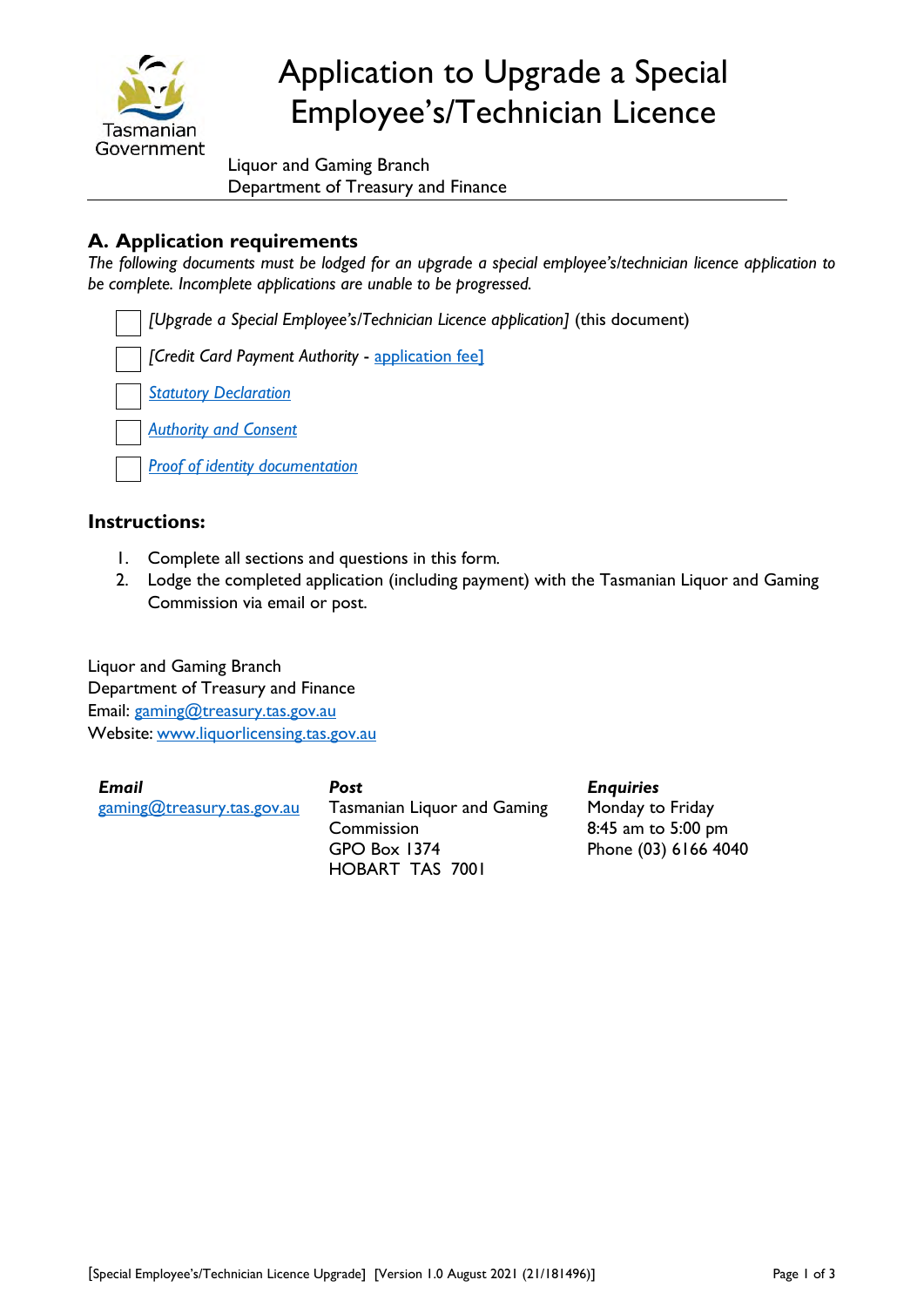# **B. Applicant details**

| <b>Title</b>                                     |           |
|--------------------------------------------------|-----------|
| Surname*                                         |           |
| Given name*                                      |           |
| Residential address*                             |           |
| State*                                           | Postcode* |
| Mobile*                                          |           |
| Email address*                                   |           |
| Current employer (business name)*                |           |
| Special Employee's/technician licence<br>number* |           |

### **C. Current Licence Category**

What type of special employee's/technician licence do you currently have?

| <b>Licensed Premises Gaming Operative</b> |
|-------------------------------------------|
| Casino Operative                          |
| <b>Casino Security</b>                    |
| <b>Statewide Gaming Operative</b>         |
| <b>Tasmanian Gaming Licence Operative</b> |
| Technician<br>Category A<br>Category B    |
| . <b>. .</b> .<br>. <b>.</b> .            |

### **D. Proposed Licence Category**

What type of special employee's/technician licence do you wish to upgrade to?

| Licensed Premises Gaming Operative        |  |
|-------------------------------------------|--|
| Casino Operative                          |  |
| <b>Casino Security</b>                    |  |
| <b>Statewide Gaming Operative</b>         |  |
| <b>Tasmanian Gaming Licence Operative</b> |  |
| Technician<br>Category A<br>  Category B  |  |